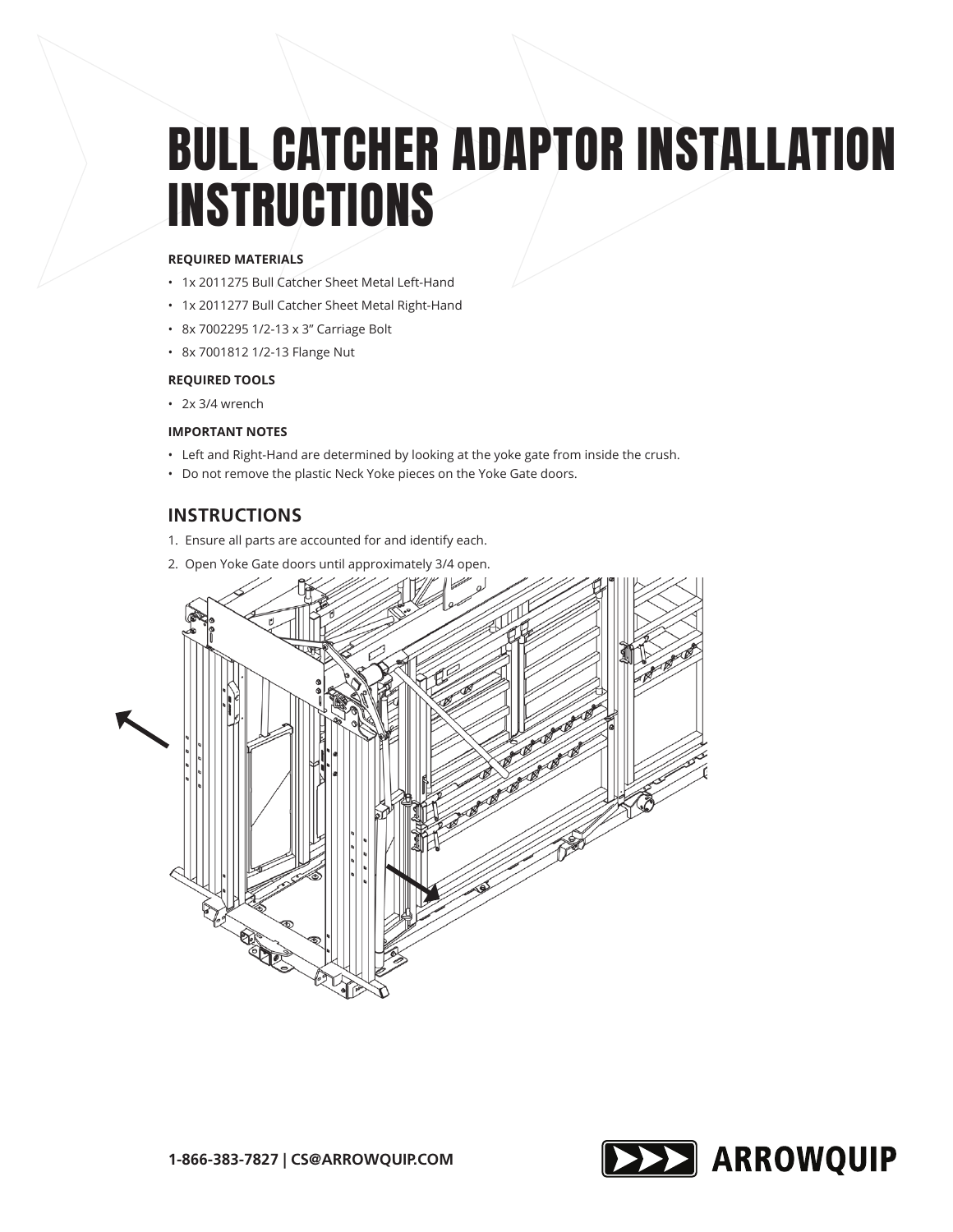3. Slide the Left-Hand Bull Catcher Sheet Metal onto the Left-Hand Yoke Gate Door.



4. Secure Left-Hand Bull Catcher Sheet Metal on the Yoke Gate Door with 4x Carriage Bolts and 4x Flange Nuts.



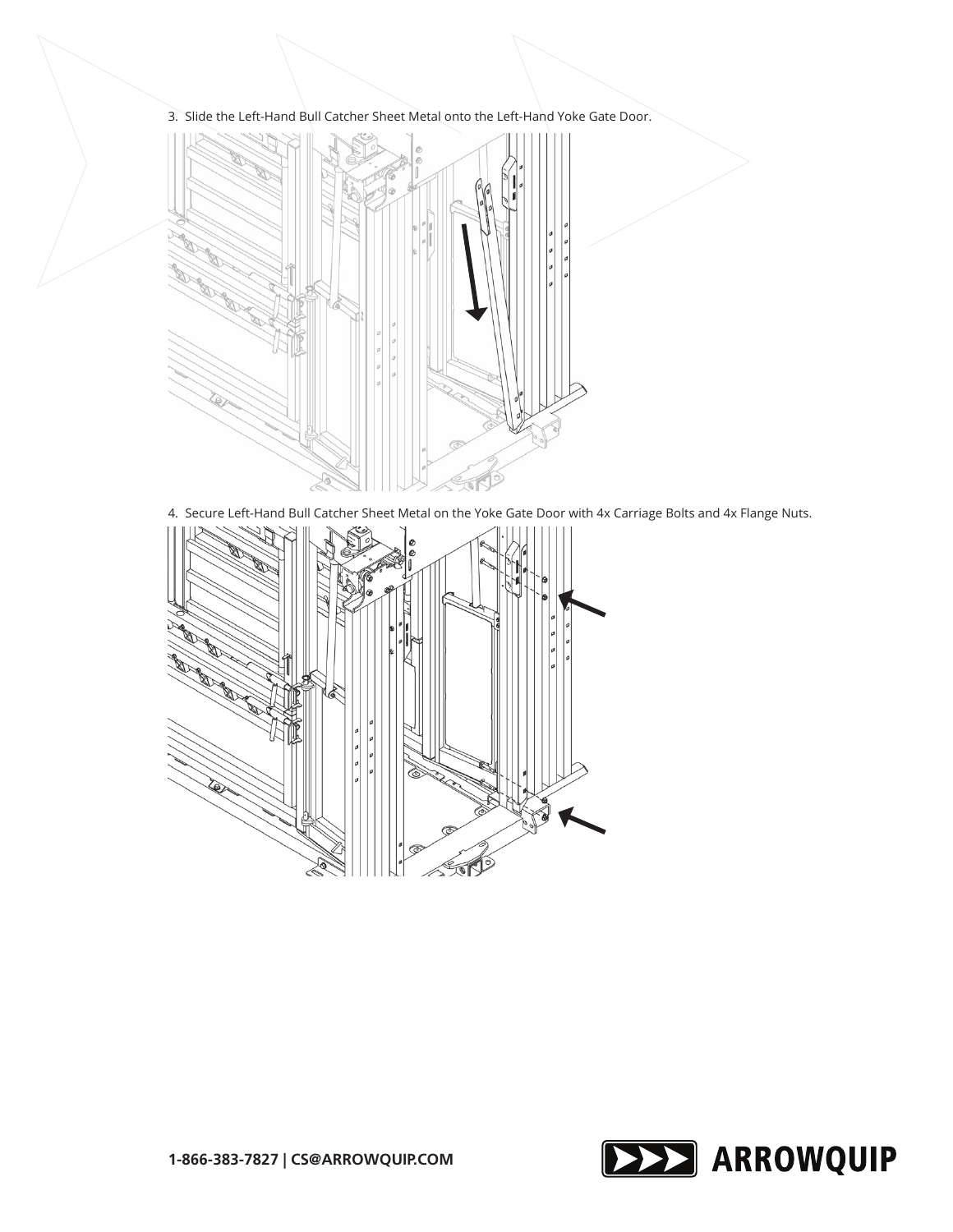5. Slide the Right-Hand Bull Catcher Sheet Metal onto the Right-Hand Yoke Gate Door.



6. Secure the Right-Hand Bull Catcher Sheet Metal on the Yoke Gate with 4x Carriage Bolts and 4x Flange Nuts.



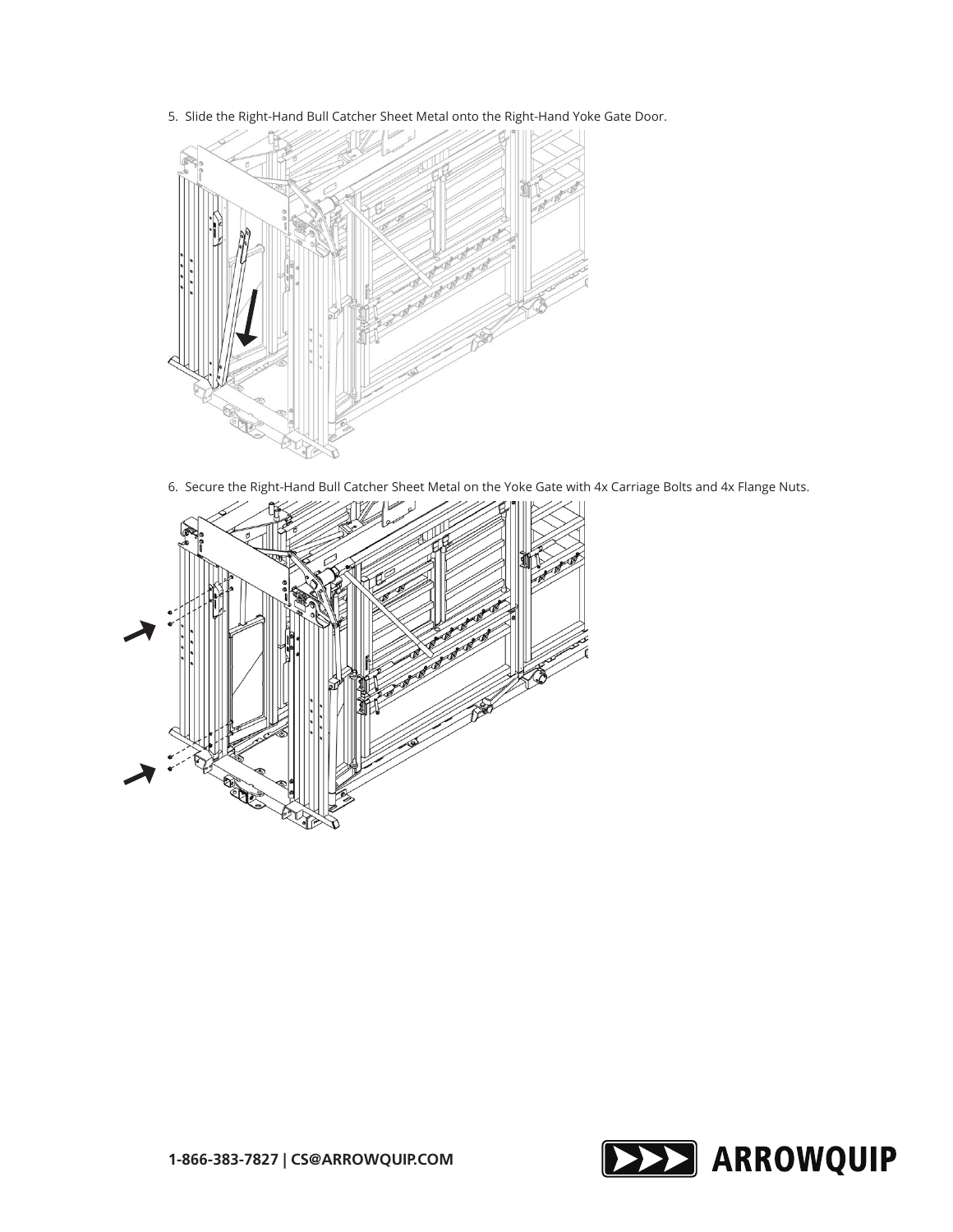7. Ensure all nuts and bolts are tightened properly.



### **FURTHER ASSISTANCE**

For further information or technical help call Arrowquip client care at 1-877-275-6075 or email cs@arrowquip.com.